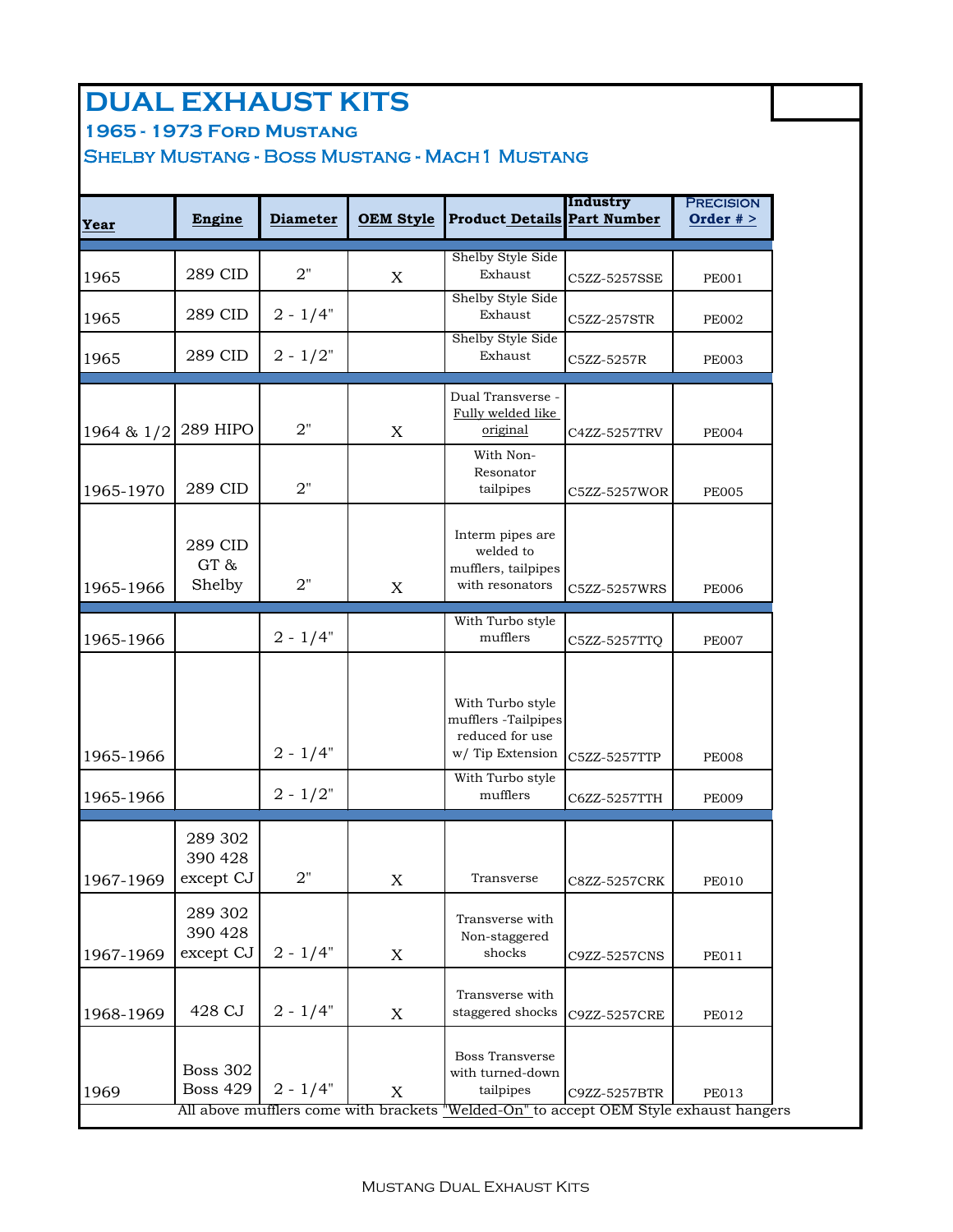### **DUAL EXHAUST KITS**

**1965 - 1973 Ford Mustang** 

Shelby Mustang - Boss Mustang - Mach 1 Mustang

| Year      | Engine             | <b>Diameter</b> | <b>OEM Style</b> | <b>Product Details Part Number</b>                                | Industry     | <b>PRECISION</b><br>Order $# >$ |
|-----------|--------------------|-----------------|------------------|-------------------------------------------------------------------|--------------|---------------------------------|
| 1967-1969 | V <sub>8</sub>     | $2 - 1/4"$      |                  | With Turbo style<br>mufflers for use<br>w/Tip Extension           | C7ZZ-5257TTP | <b>PE014</b>                    |
| 1967-1969 | V <sub>8</sub>     | $2 - 1/4"$      |                  | With High Output<br>Turbo Style<br>Mufflers                       | C7ZZ-5257TTQ | <b>PE015</b>                    |
| 1967-1969 | V <sub>8</sub>     | $2 - 1/2"$      |                  | With High Output<br>Turbo Style<br>Mufflers                       | C8ZZ-5257TTH | <b>PE016</b>                    |
| 1967-1969 | V <sub>8</sub>     | 2"              |                  | W/ "Precision<br>Performance"<br>Mufflers                         | C7ZZ-5257FLM | <b>PE017</b>                    |
| 1967-1969 | V <sub>8</sub>     | $2 - 1/4"$      |                  | W/ "Precision<br>Performance"<br>Mufflers                         | C7ZZ-5257FMR | <b>PE018</b>                    |
| 1967-1969 | V8                 | $2 - 1/2"$      |                  | W/ "Precision<br>Performance"<br>Mufflers                         | C8ZZ-5257FTH | <b>PE019</b>                    |
| 1971-1973 | 302 CID            | 2"              |                  | With Turbo Style<br>mufflers                                      | D1ZZ-5257ARK | <b>PE020</b>                    |
| 1971-1973 | 351 CID<br>429 CID | $2 - 1/4"$      |                  | Turbo - Tailpipes<br>Turn Down                                    | D1ZZ-5257DRK | PE021                           |
| 1971-1973 | 351 CID<br>429 CID | $2 - 1/4"$      |                  | Turbo - Use with<br>Mach Tips                                     | D1ZZ-5257TRK | <b>PE022</b>                    |
| 1971-1973 | 351 CID<br>429 CID | $2 - 1/4"$      |                  | W/ "Precision<br>Performance"<br>Muffler - Tailpipes<br>Turn Down | D1ZZ-5257FLM | <b>PE023</b>                    |
| 1971-1973 | 351 CID<br>429 CID | $2 - 1/4"$      |                  | W/"Precision<br>Performance"<br>Muffler - Use with<br>Mach Tips   | D1ZZ-5257FTK | <b>PE024</b>                    |

 Precision Performance Mufflers are imported reproduction of a popular industry muffler All above mufflers come with brackets "Welded-On" to accept OEM Style exhaust hangers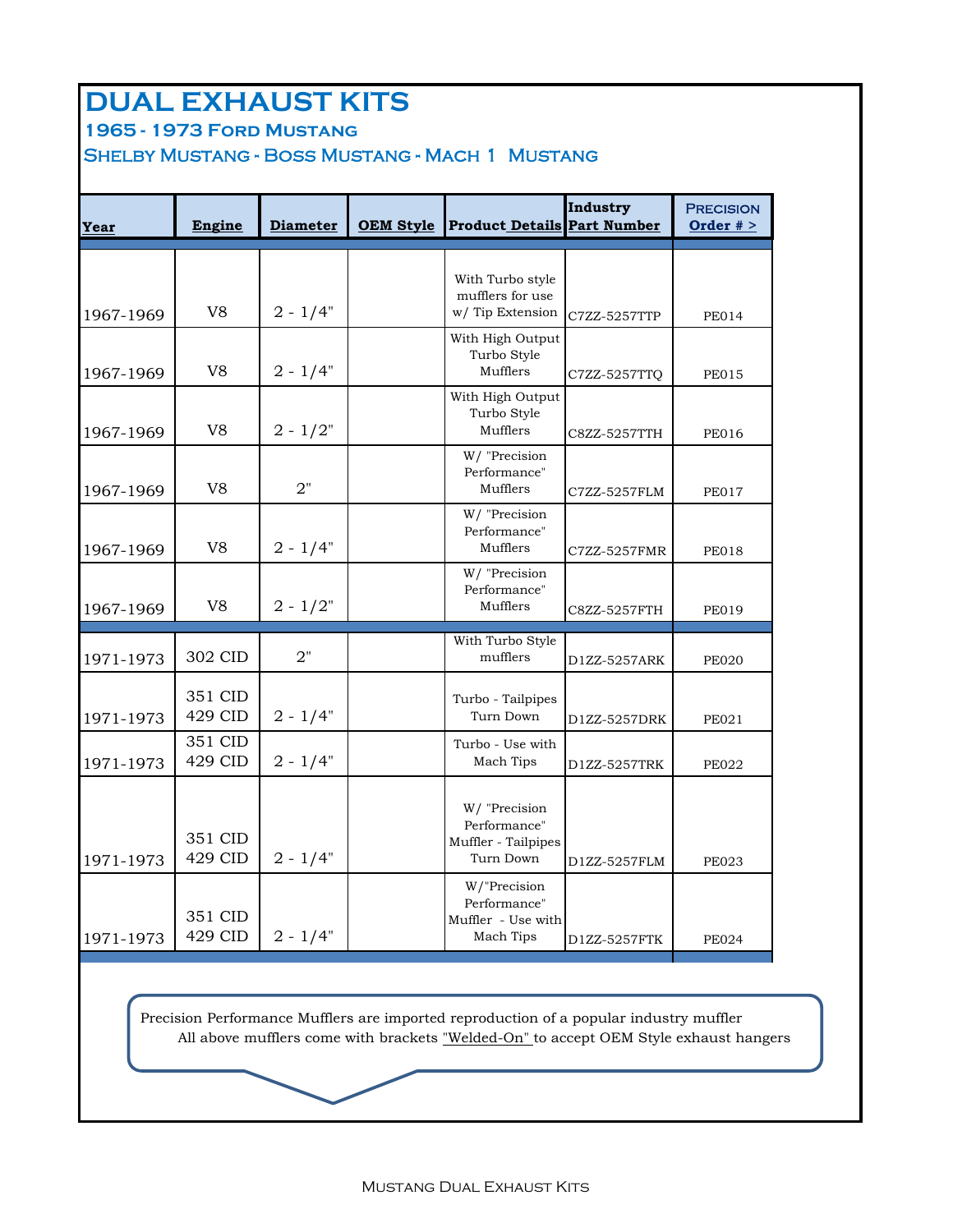# **DUAL EXHAUST KITS**

**1965 - 1973 Ford Mustang** 

Shelby Mustang - Boss Mustang - Mach 1 Mustang

| Year      | Engine                                   | <b>Diameter</b> | <b>OEM Style</b> | <b>Product Details Part Number</b>                                    | Industry     | <b>PRECISION</b><br>Order $# >$ |
|-----------|------------------------------------------|-----------------|------------------|-----------------------------------------------------------------------|--------------|---------------------------------|
| 1970      | 302 CID<br>351 CID<br>428 CID<br>429 CID | $2 - 1/4"$      |                  | With High Output<br>Turbo Style<br>Mufflers                           | DOZZ-5257TTQ | <b>PE025</b>                    |
| 1970      | 302 CID<br>351 CID<br>428 CID<br>429 CID | $2 - 1/2"$      |                  | With High Output<br>Turbo Style<br>Mufflers                           | D0ZZ-5257TTH | <b>PE026</b>                    |
| 1970      | 302 CID<br>351 CID<br>428 CID<br>429 CID | $2 - 1/4"$      |                  | W/ "Precision<br>Performance"<br>Mufflers                             | D0ZZ-5257FLM | <b>PE027</b>                    |
| 1970      | 302 CID<br>351 CID<br>428 CID<br>429 CID | $2 - 1/2"$      |                  | W/ "Precision<br>Performance"<br>Mufflers                             | D0ZZ-5257FTH | <b>PE028</b>                    |
| 1970      | 351 CID<br>428 CID                       | $2 - 1/4"$      | $\mathbf X$      | Mach1 with<br>staggered shocks                                        | D0ZZ-5257MCH | <b>PE029</b>                    |
| 1970      | 351 CID<br>428 CID                       | $2 - 1/4"$      | X                | Mach1 without<br>staggered shocks                                     | D0ZZ-5257MWO | <b>PE030</b>                    |
| 1970      | 351 CID<br>428 CID                       | $2 - 1/4"$      | X                | Dual without<br>staggered shocks -<br>Not for Mach1 or<br><b>Boss</b> | D0ZZ-5257WOS | <b>PE031</b>                    |
| 1970      | <b>Boss 302</b><br><b>Boss 429</b>       | $2 - 1/4"$      | $\mathbf X$      |                                                                       | D0ZZ-5257BOS | <b>PE032</b>                    |
| 1970      | <b>Boss 302</b><br><b>Boss 429</b>       | $2 - 1/4"$      |                  | Fully welded<br>option by request                                     |              | <b>PE033</b>                    |
| 1971      | <b>Boss 351</b><br>429 CID               | $2 - 1/4"$      | $\mathbf X$      |                                                                       | D1ZZ-5257BOS | <b>PE034</b>                    |
| 1971-1973 | Mach1<br>351 CID<br>429 CID              | $2 - 1/4"$      | X                |                                                                       | D1ZZ-5257MCH | <b>PE035</b>                    |